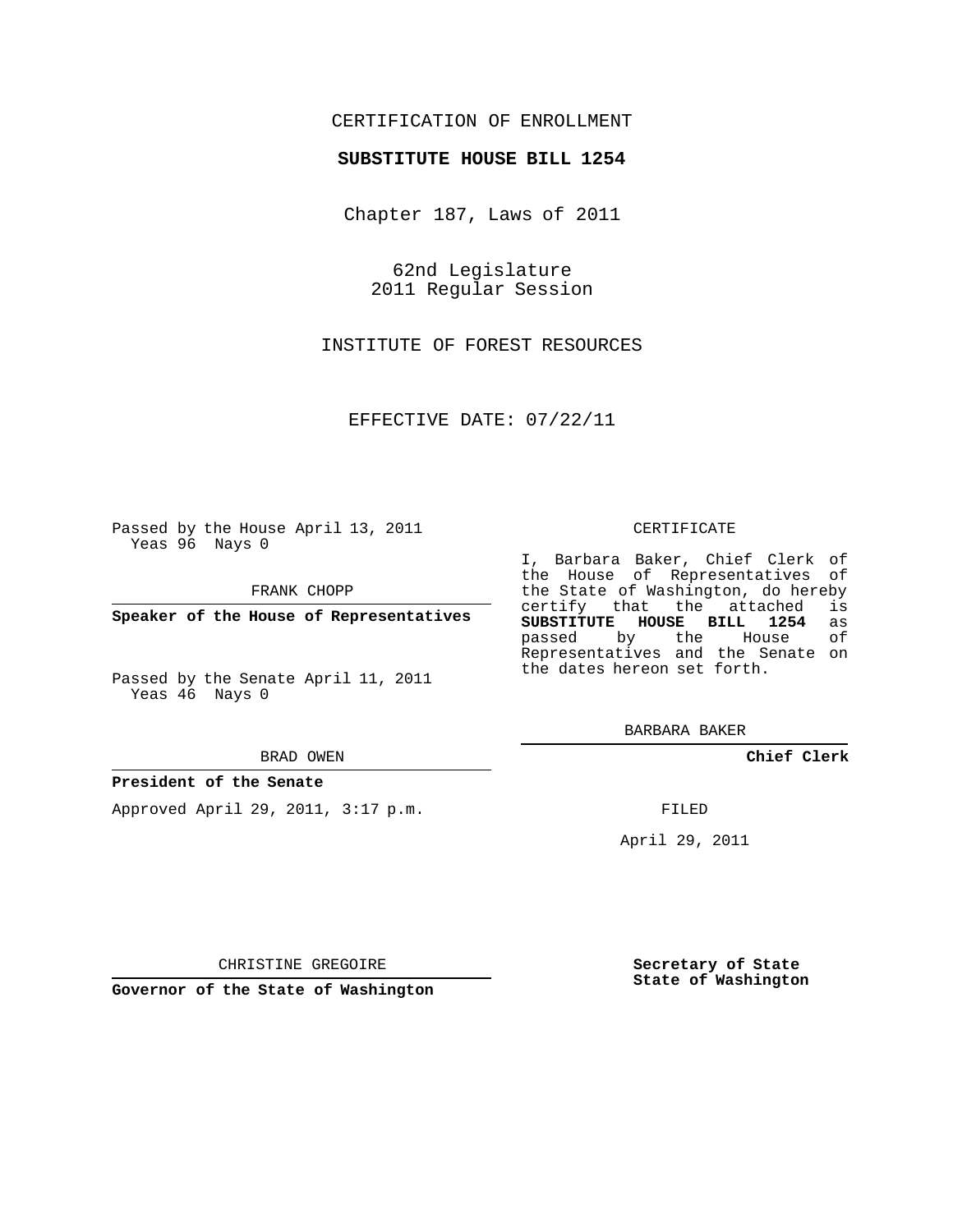# **SUBSTITUTE HOUSE BILL 1254** \_\_\_\_\_\_\_\_\_\_\_\_\_\_\_\_\_\_\_\_\_\_\_\_\_\_\_\_\_\_\_\_\_\_\_\_\_\_\_\_\_\_\_\_\_

\_\_\_\_\_\_\_\_\_\_\_\_\_\_\_\_\_\_\_\_\_\_\_\_\_\_\_\_\_\_\_\_\_\_\_\_\_\_\_\_\_\_\_\_\_

AS AMENDED BY THE SENATE

Passed Legislature - 2011 Regular Session

## **State of Washington 62nd Legislature 2011 Regular Session**

**By** House Agriculture & Natural Resources (originally sponsored by Representatives Lytton, Blake, Takko, Van De Wege, Ladenburg, and Rolfes)

READ FIRST TIME 02/16/11.

1 AN ACT Relating to the institute of forest resources; amending RCW 2 76.44.070, 76.44.020, 76.44.030, and 76.44.050; adding new sections to 3 chapter 76.44 RCW; and creating a new section.

4 BE IT ENACTED BY THE LEGISLATURE OF THE STATE OF WASHINGTON:

 NEW SECTION. **Sec. 1.** (1) The legislature finds that there are many challenges facing the forest sector, such as climate change, loss of forest cover in rural and urban areas, forest health and fire risks, the development of environmental service markets, the enhancement of habitat and biodiversity, timber and water supply, restoration of forest ecosystems, and the economic health of forest-dependent communities that rely on the retention of working forests.

 (2) The legislature further finds that these forest issues, which occur in both rural and urban environments, and the approaches taken to address the issues, transcend the expertise and mission of the University of Washington school of forest resources and the associated centers and cooperatives. While each of these centers and cooperatives contribute expertise and resources, the structure and continuity for the integrated, interdisciplinary approach needed to address these complex issues is lacking.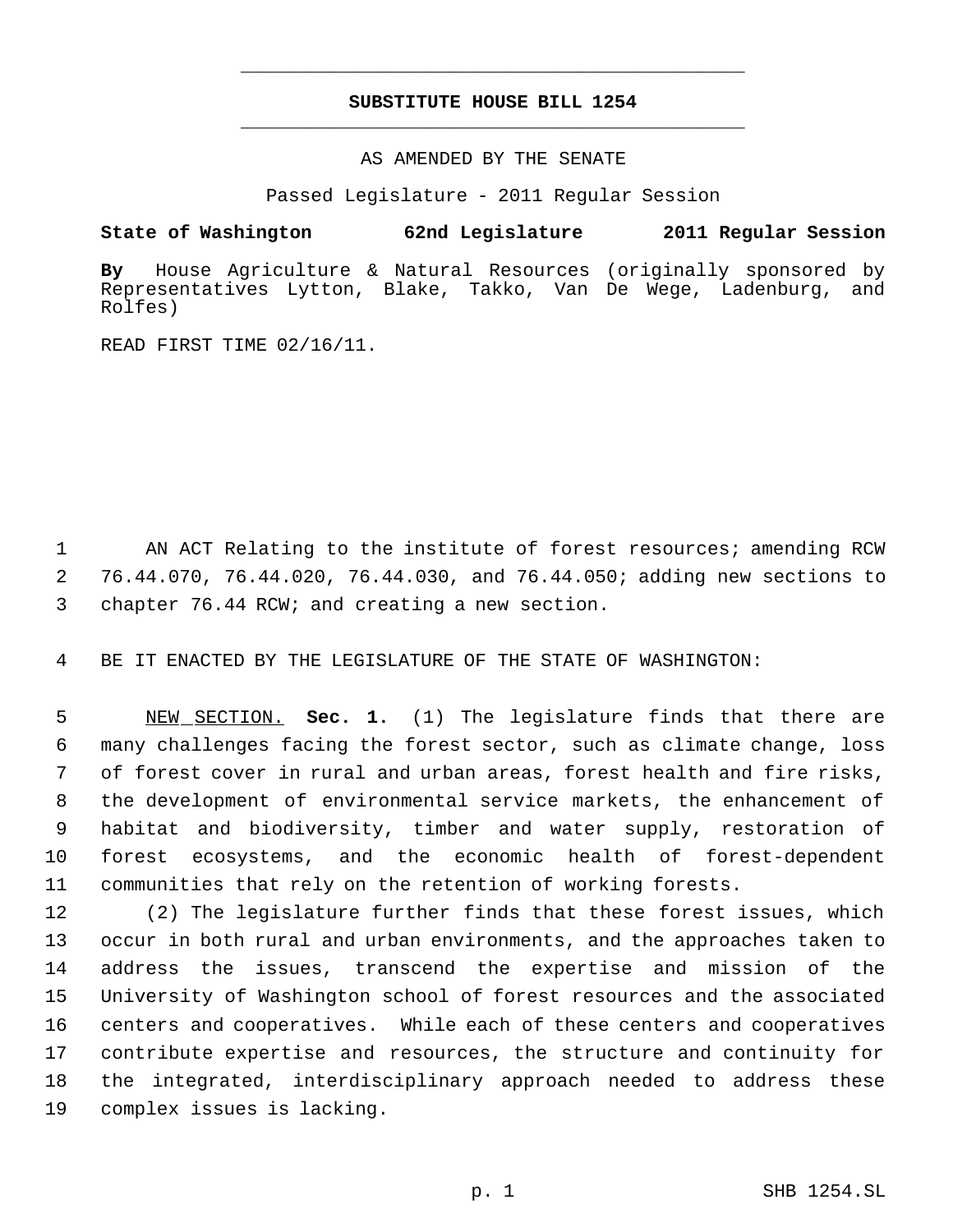(3) It is the intent of the legislature for the institute of forest resources to provide the structure and continuity needed by drawing contributions from the associated centers and cooperatives into a more consolidated, collaborative, interdisciplinary, and integrated process that is responsive to the critical issues confronting the forest sector.

 **Sec. 2.** RCW 76.44.070 and 2010 c 188 s 2 are each amended to read as follows:

 The legislature finds that there are many issues facing the forest sector, such as climate change, forest health and fire, carbon accounting, habitat and diversity, timber and water supplies, economic competitiveness, and the economic health of forest dependent communities. Enhancing the capability to effectively address these forest issues is critical to the state of Washington. To meet this need, the University of Washington school of forest resources will continue to work with the various interests concerned with the state's forest resources, including the legislature, state and federal governments, environmental organizations, local communities, the timber industry, and tribes, to improve these entities' ability to 20 competitively recruit, educate, and train a high quality workforce. In 21 order to meet these goals, it is important to our state, and in particular the University of Washington, to continue to have strong 23 undergraduate and graduate programs in forestry and natural resources to provide well-trained professionals to meet workforce needs.

 **Sec. 3.** RCW 76.44.020 and 1988 c 81 s 21 are each amended to read as follows:

 The institute of forest resources shall be administered and 28 directed by the ((dean-of-the-college)) director of the school of 29 forest resources  $((\theta \oplus f))$  at the University of Washington  $((\text{who}-\text{shall}-\text{em})))$ also be the director of the institute)).

 **Sec. 4.** RCW 76.44.030 and 1979 c 50 s 5 are each amended to read as follows:

 (1) The institute of forest resources shall pursue coordinated 34 research and education related to the forest ((resource)) sector and 35 its multiple  $((use))$  components, including  $((its))$ :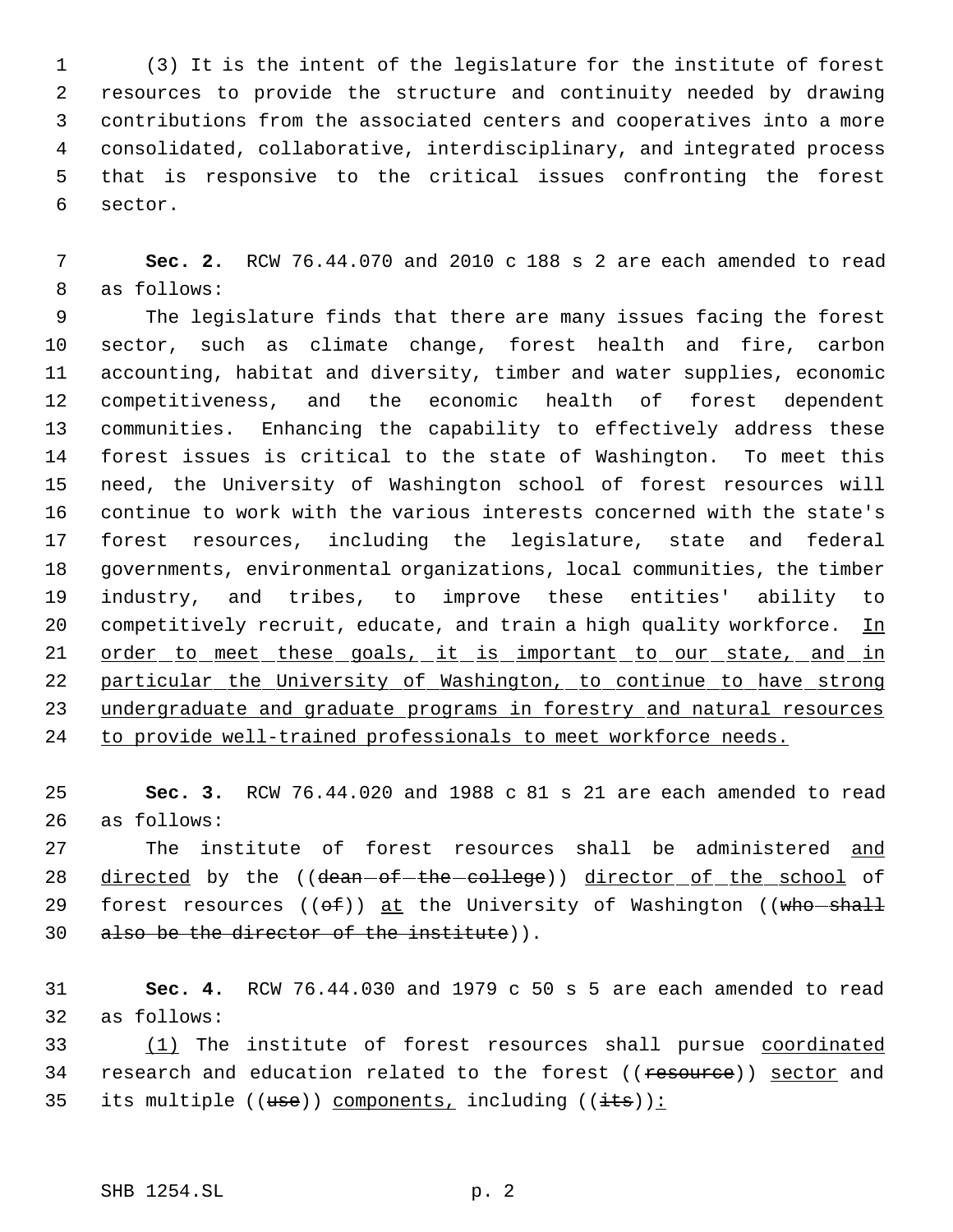1 (a) Forest conservation, restoration, sustainable management, and 2 utilization;  $((\frac{its}{}) )$ 

 3 (b) The evaluation of the economic, ecological, and societal value 4 of forest land ((use and the maintenance of its)) in both the rural and 5 urban environment;

 6 (c) The manufacture and marketing of forest products, including 7 timber products, nontimber products, environmental services, and the 8 provision of recreation and aesthetic values.

9 (2) The institute of forest resources must seek to provide a 10 framework for identifying, prioritizing, funding, and conducting 11 interdisciplinary research critical to the forest sector and the 12 development of integrated, synthesized information and decision support 13 tools that improve the understanding of complex forestry issues for 14 stakeholders, policymakers, and other interested parties.

15 (3) In pursuit of these objectives, the institute of forest 16 resources is authorized to cooperate<sub>L</sub> when cooperation advances the 17 objectives listed in this section, with other entities, including but 18 not limited to:

19 (a) Universities( $(\tau)$ );

20  $\left(\frac{b}{c}\right)$  State and federal agencies((, industrial institutions,));

21 (c) Conservation and environmental organizations;

22 (d) Community and urban forestry organizations; and

23 (e) Domestic or foreign((, where such cooperation advances these 24 objectives)) industrial and business institutions.

25 **Sec. 5.** RCW 76.44.050 and 1979 c 50 s 7 are each amended to read 26 as follows:

27 (1) The institute ((is-authorized-to)) of forest resources may 28 solicit ((and/or accept funds through)) gifts, grants, ((contracts, or  $29$  institutional - consulting - arrangements - for - the - prosecution - of - any 30 research or education activity which it may undertake in pursuit of its 31 objectives)) conveyances, bequests, and devices, including both real or 32 personal property, in trust or otherwise, to be directed to the 33 institute for carrying out the objectives of the institute as provided 34 in this chapter.

35 (2) The institute of forest resources may solicit contracts for 36 work, financial and in-kind contributions, and support from private